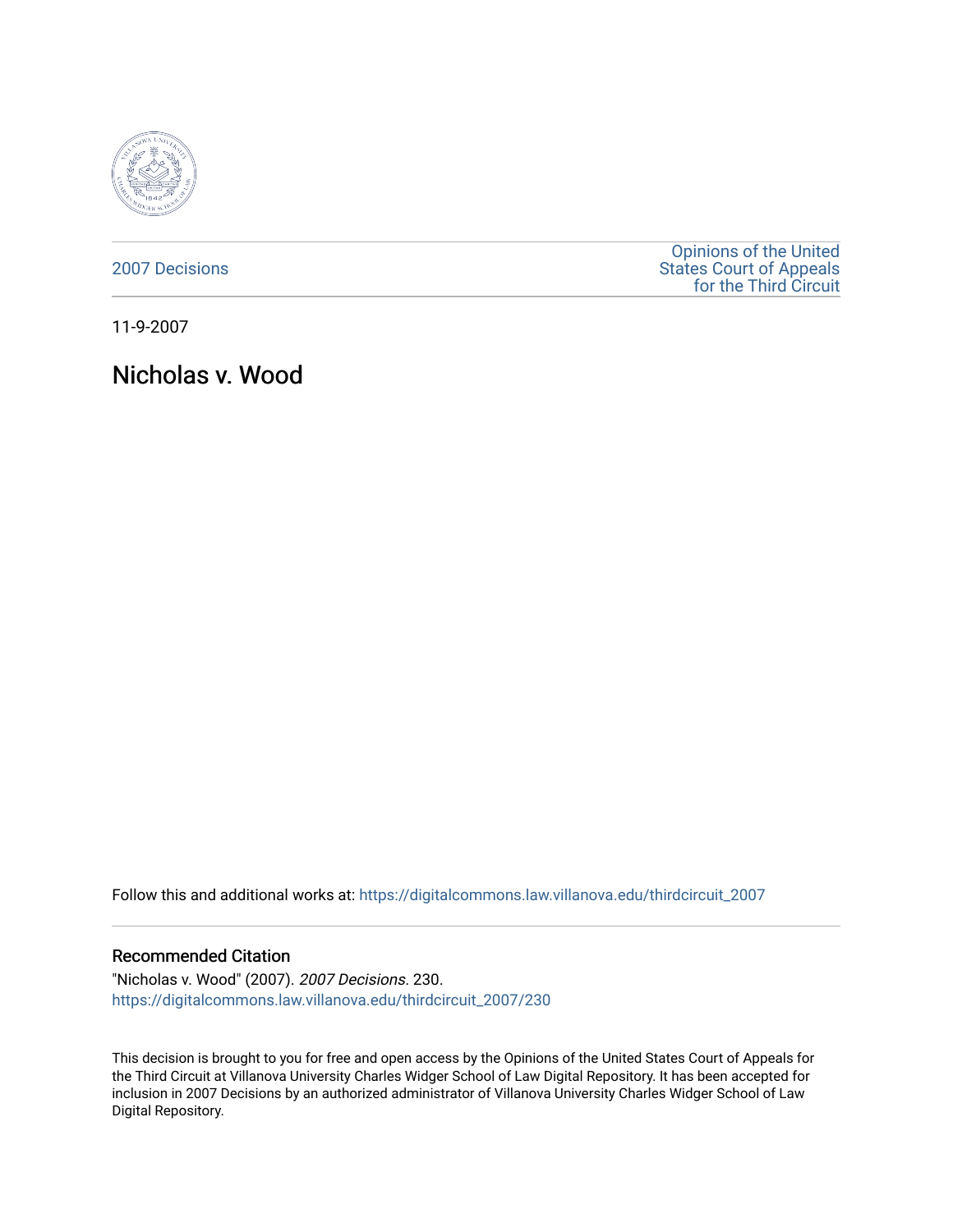## **CLD-21 NOT PRECEDENTIAL**

# UNITED STATES COURT OF APPEALS FOR THE THIRD CIRCUIT

\_\_\_\_\_\_\_\_\_\_\_\_\_\_\_\_

No. 07- 2017

EDWARD J. NICHOLAS, Appellant

v.

NATIVA P. WOOD, CHIEF REPORTER; DEBORAH RUGGERIO, COURT REPORTER; JEFFREY B. ENGLE, ESQ.; AMERICAN DETECTIVE AGENCY; TIMOTHY P. KEATING, ESQ.; JOSEPH KLINEPHELTER, ESQ.; SCOTT A. EVANS; THOMAS MARINO; ARTHUR DILS, ESQ.; RICHARD LONG; KAREN BRAMLETT; EDWARD M. MARISCO, JR.; DENNIS MYERS; ELIZABETH LEFFLER; LOWELL WITMER; PATRICIA THOMPSON; JOHN E. JONES, III

> On Appeal from the United States District Court for the Western District of Pennsylvania (D.C. Civil No. 06-cv-00211) District Judge: Honorable Sean J. McLaughlin

> > \_\_\_\_\_\_\_\_\_\_\_\_\_\_\_\_\_\_\_\_\_\_\_\_\_\_

\_\_\_\_\_\_\_\_\_\_\_\_\_\_\_\_\_\_\_\_\_\_\_\_\_\_

Submitted for Possible Dismissal Pursuant to 28 U.S.C. § 1915(e)(2)(B) or Summary Action Pursuant to Third Circuit LAR 27.4 and I.O.P. 10.6 October 25, 2007

Before: AMBRO, FUENTES, and JORDAN, Circuit Judges

(Opinion filed: November 9, 2007) \_\_\_\_\_\_\_\_\_\_\_\_\_\_\_

> OPINION \_\_\_\_\_\_\_\_\_\_\_\_\_\_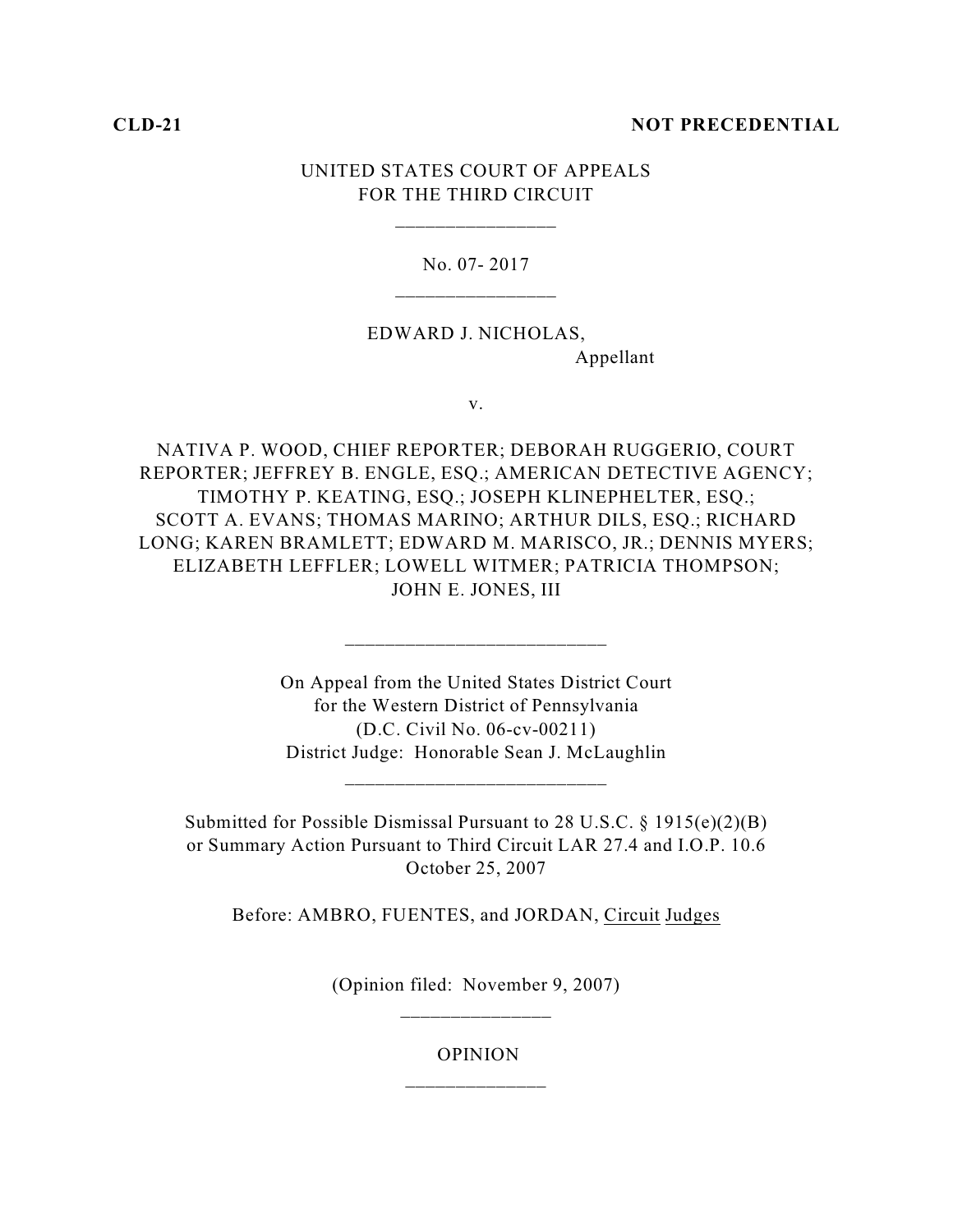### PER CURIAM

Edward J. Nicholas appeals from the District Court's order denying his motion for leave to proceed in forma pauperis.<sup>1</sup> We have jurisdiction pursuant to 28 U.S.C. § 1291, and review issues of statutory construction de novo. See Abdul-Akbar v. McKelvie, 239 F.3d 307, 311 (3d Cir. 2001). We will summarily vacate the District Court's order and remand for further proceedings.

The District Court denied Nicholas's motion on the grounds that he had three strikes under 28 U.S.C. § 1915(g) (the dismissals of W.D. Pa. Civ. Nos. 06-112, 06-98, and 06-201) and had not alleged that he was in "imminent danger." Two of the strikes on which the District Court relied, however, were dismissals of complaints that had not yet been entered when Nicholas filed the instant suit. See W.D. Pa. Civ. Nos. 06-112, 06- 201. Moreover, Nicholas went on to appeal each of the three dismissals relied on by the District Court, and those appeals were not completed at the time Nicholas filed his complaint. See C.A. Nos. 06-4362, 06-4361, 06-4367. A dismissal does not qualify as a strike for  $\S 1915(g)$  purposes unless and until a litigant has exhausted or waived his or her appellate rights. See Jennings v. Natrona County Det. Ctr. Med. Facility, 175 F.3d 775, 780 (10th Cir. 1999); Adepegba v. Hammons, 103 F.3d 383, 387-88 (5th Cir. 1996). Therefore, Nicholas did not have three strikes when the District Court denied his motion, and the District Court erred in requiring him to demonstrate that he was under imminent

<sup>&</sup>lt;sup>1</sup>Nicholas is currently on parole and was granted in forma pauperis status for purposes of this appeal.